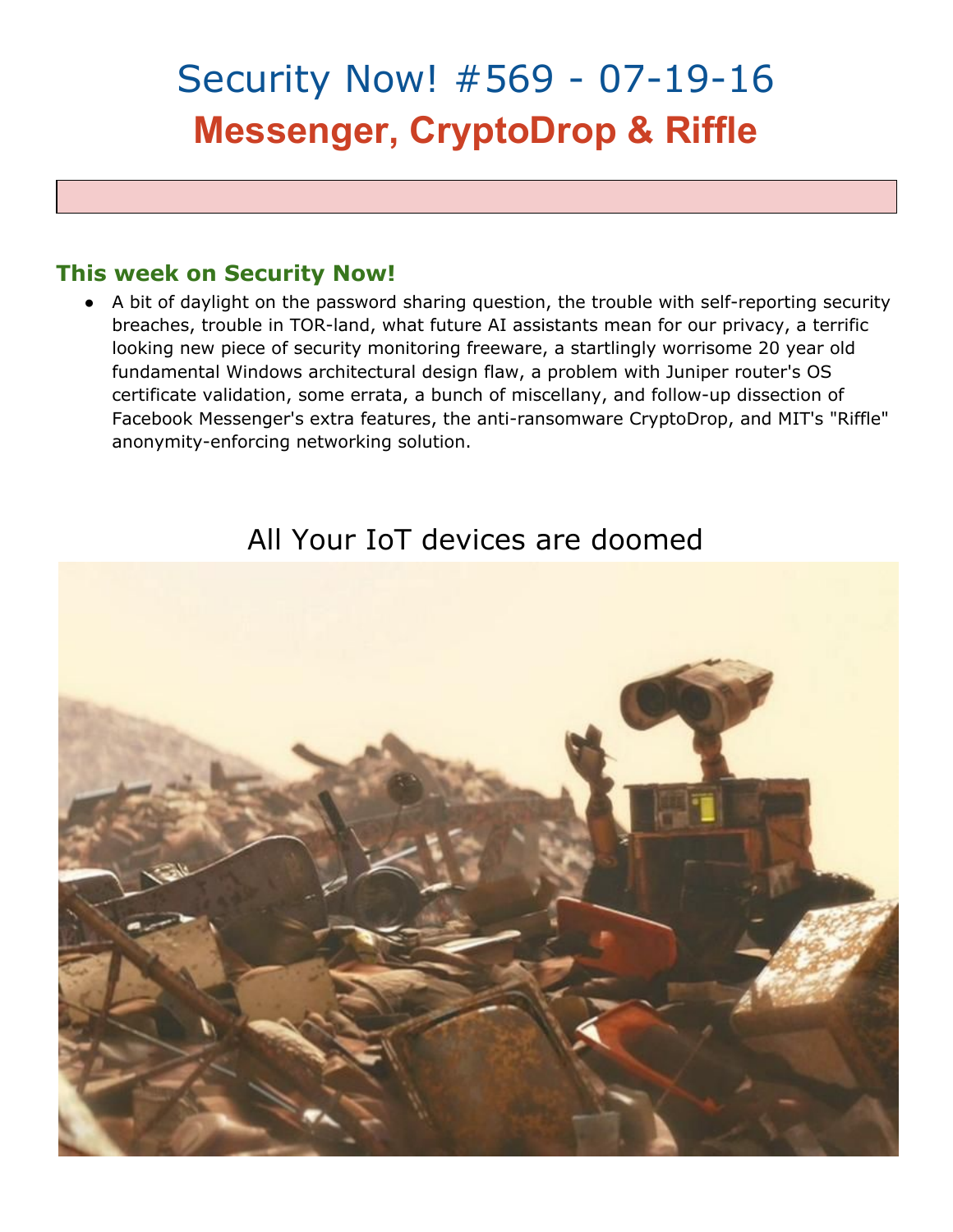#### **Security News**

#### **Ninth Circuit Panel Backs Away From Dangerous Password Sharing Decision—But Creates Even More Confusion About the CFAA**

https://www.eff.org/deeplinks/2016/07/ninth-circuit-panel-backs-away-dangerous-password-sh aring-decision-creates-even

EFF: Three judges of the Ninth Circuit Court of Appeals have taken a step back from criminalizing password sharing, limiting the dangerous rationale of a decision issued by a panel of three different judges of the same court last week. That's good, but the new decision leaves so many unanswered questions that it's clear we need en banc review of both cases-i.e., by 11 judges, not just three—so the court can issue a clear and limited interpretation of the notoriously vague federal hacking statute at the heart of both cases, the Computer Fraud and Abuse Act (CFAA).

To recap, the court's language in last week's case, U.S. v. Nosal, was so broad that it seemed to make it a federal crime to use someone else's password, even with their knowledge and permission. In the new decision, in a case called Facebook v. Power Ventures, a separate Ninth Circuit panel acknowledged that a computer user can provide another person with valid authorization to use their username and password. That's the good news. But the decision leaves unanswered so many other questions about how the law can be interpreted, and its rationale is so confusing, that it's an invitation for more dangerous litigation and prosecutions under the CFAA.

The CFAA makes it illegal to engage in "unauthorized access" to any computer connected to the Internet. But the statue doesn't say what "authorized access" means or make clear where authorization must come from.

#### **FDIC was hacked by China, and CIO covered it up**

#### http://arstechnica.com/security/2016/07/fdic-was-hacked-by-china-and-cio-covered-it-up/ Sean Gallagher reporting last Wednesday:

A report published by the House Committee on Science, Space and Technology today found that hackers purported to be from China had compromised computers at the Federal Deposit Insurance Corporation repeatedly between 2010 and 2013. Backdoor malware was installed on 12 workstations and 10 servers by attackers—including the workstations of the chairman, chief of staff, and general counsel of FDIC. But the incidents were never reported to the US Computer Emergency Response Team (US-CERT) or other authorities, and were only brought to light after an Inspector General investigation into another serious data breach at FDIC in October of 2015.

The FDIC failed at the time of the "advanced persistent threat" attacks to report the incidents. Then-Inspector General at FDIC, Jon Rymer, lambasted FDIC officials for failing to follow their own policies on breach reporting. Further investigation into those breaches led the committee to conclude that former FDIC CIO Russ Pittman misled auditors about the extent of those breaches, and told employees not to talk about the breaches by a foreign government so as not to ruin FDIC Chairman Martin Gruenberg's chances of confirmation.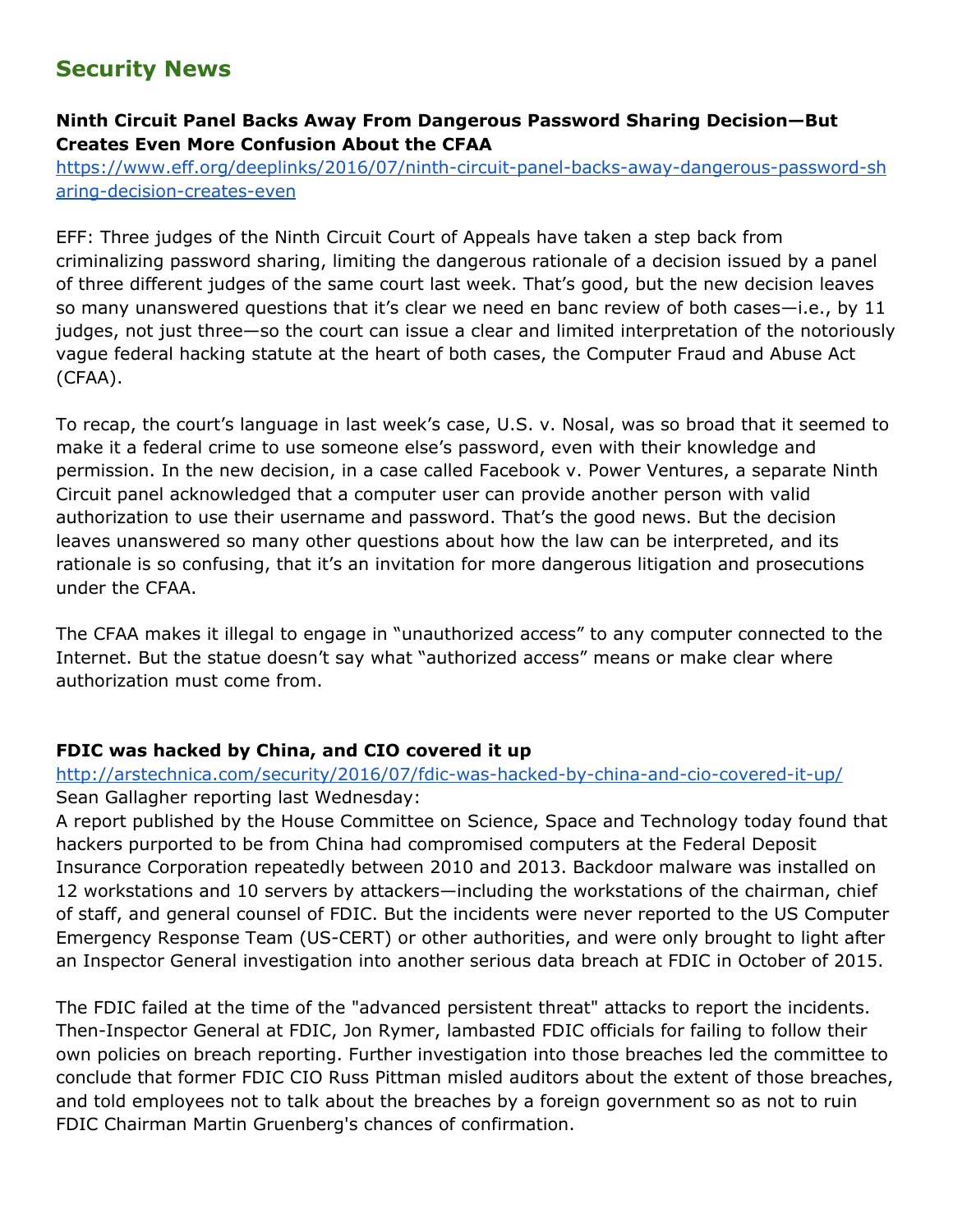● "Self reporting" is, of course, a problem. If your boss instructs you not to report, on threat of termination, what do you do? Sony and RSA both had APT -- advanced persistent threats -- that hurt them significantly.

**One of TOR's earliest contributors, Lucky Green, exits the TOR project** Here's the notice he posted: <https://trac.torproject.org/projects/tor/ticket/19690>

Dear friends,

Given recent events, it is no longer appropriate for me to materially contribute to the Tor Project either financially, as I have so generously throughout the years, nor by providing computing resources. This decision does not come lightly; I probably ran one of the first five nodes in the system and my involvement with Tor predates it being called "Tor" by many years.

Nonetheless, I feel that I have no reasonable choice left within the bounds of ethics, but to announce the discontinuation of all Tor-related services hosted on every system under my control.

Most notably, this includes the Tor node "Tonga", the "Bridge Authority", which I recognize is rather pivotal to the network

Tonga will be permanently shut down and all associated crytographic keys destroyed on 2016-08-31. This should give the Tor developers ample time to stand up a substitute. I will terminate the chron job we set up so many years ago at that time that copies over the descriptors.

In addition to Tonga, I will shut down a number of fast Tor relays, but the directory authorities should detect that shutdown quickly and no separate notice is needed here.

I wish the Tor Project nothing but the best moving forward through those difficult times,

--Lucky

- The IP address of Lucky's "Bridge Authority" node is hard coded into TOR apps, so over time they will likely need to be updated to reflect the network's new topology.
- Questions asking for more details about Lucky's decision have been unanswered.
- Early last month, another major TOR project figure, Jacob Appelbaum, decided to leave the project under some controversy.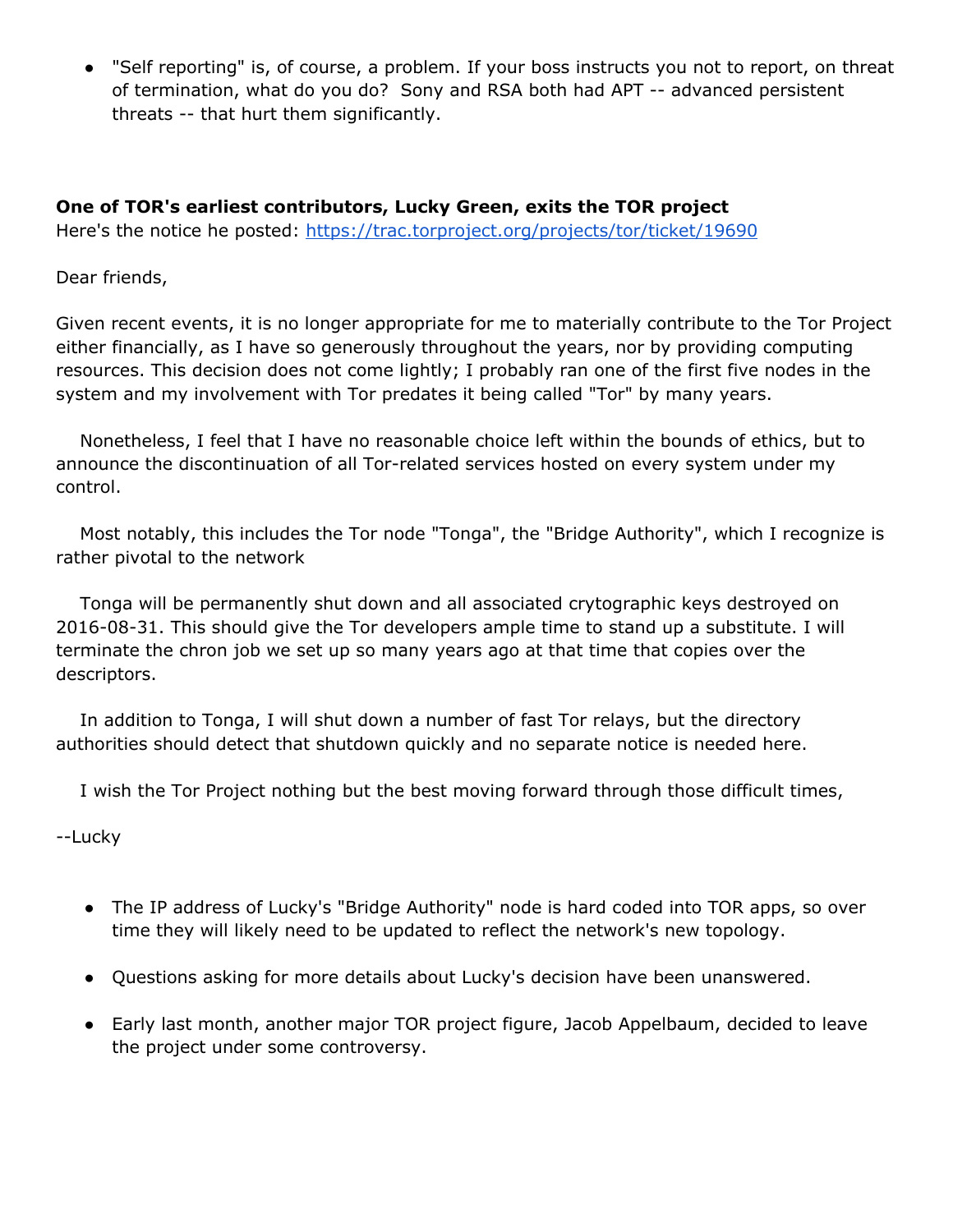#### **Why the top 5 tech companies are dead set on AI**

https://techcrunch.com/2016/07/18/why-the-top-5-tech-companies-are-dead-set-on-ai/

- The pace of smartphone and desktop hardware innovation has slowed.
- And this is inevitable. The way the world works. Once we figured out that most cars should have four wheels we were done with that question.
- The GUI Mouse & Cursor model. / Word Processing.
- The frontier appears to be AI:
	- Apple: Siri
	- Google: Assistant
	- Amazon: Alexa
	- Microsoft: Cortana
	- Facebook: Chatbots
- But... for AI, CONTEXT is king...
- Early speech recognition software needed to be trained by having the user read a word list.
- Handwriting recognition needs to adapt to and learn the unique style of its user.
- Because those are "mechanical" things, we don't think in terms of privacy... but when you stop to think about it, it was early biometric parameter acquisition.
- Now we're moving into the "personal assistant" space and what's the context against which our needs will be understood? The context will be: Everything available about us. Our entire lives.
- Our lives and habits and interests are going to be recorded and profiled and modelled in order for the next generation of personal digital assistants to be able to perform their jobs.
- It's happening now.
- Perhaps we won't notice or care... the way we didn't notice or care when we were training speech and handwriting recognition, because the benefit seemed to clearly outweigh the cost. But that may not be true for all of us.

#### **"CertWatch" by (Beau) Blaser Software**

<http://www.blaser.us/software/certwatch/>

#### <http://bit.ly/sn569>

SN #551 - March 17th:

● Leo: It's essentially a man in the middle sitting on my own machine, much like the certs from antivirus companies. Do you know of any tools that monitor cert stores and report when changes are made?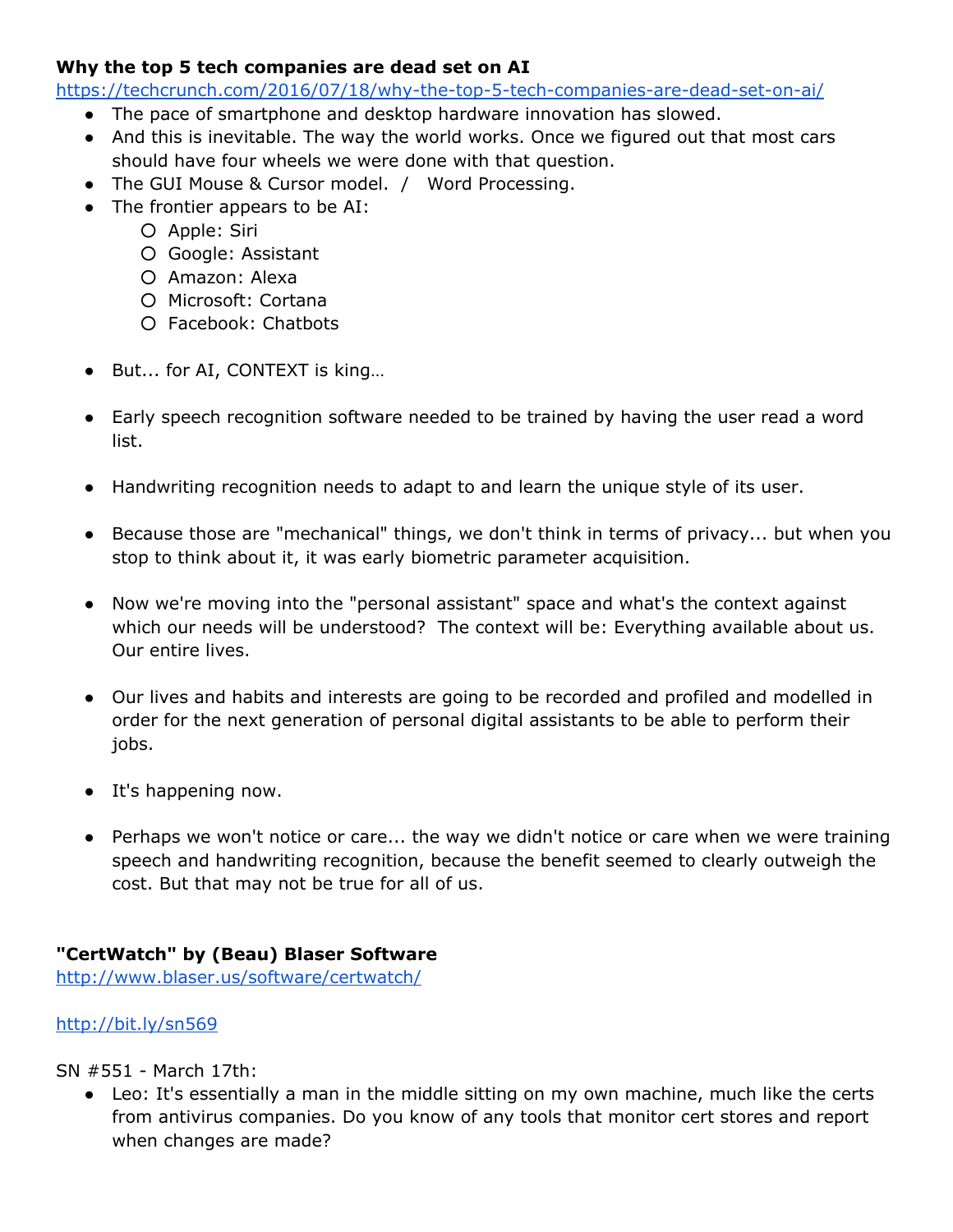- Steve: So, if I weren't so far behind, I would immediately whip out a utility. I'm not going to.
- Leo: That's a great idea, yeah.
- Steve: It **is**a great idea.
- Leo: Someone should write that.
- Steve: And that's why I put this in this Q&A. Remember that Mark Russinovich just recently updated the Sysinternals tool so that, with a command line, it'll do that. Somebody could write a little Python front end to the Sysinternals tool that is invoked by the scheduler, or maybe just runs in the background and checks every day. If anyone does, make sure you send me a note, and I will make you famous. I will tell everybody about it because that ought to exist.

#### **Enter: CertWatch**

#### <http://www.blaser.us/software/certwatch/>

<http://bit.ly/sn569> (Google hasn't yet found it.)

(No hyphen this week since bit.ly/sn-569 was already taken by someone and links to a Google search for "steven gibson smelly old man")

*Automated system certificate store checking for Windows workstation and server. Alerts users to the addition and removal of system certificates.*

This new, free utility will monitor any changes made to the Windows Certificate Stores on your system. Certificates can be added or removed to your system for a variety of reasons -Windows Updates, new software packages, etc. can make alterations to the certificate store. Unfortunately, some malicious software could also add an "all purpose" certificate and essentially create an attack vector for SSL/TLS man-in-the-middle attacks or provide a foothold for a bad agent to usurp and exfiltrate information from your system without your knowledge. CertWatch performs hourly scans of all system certificate stores and will report any additions or deletions from those stores when changes are made.

#### **20-year-old, designed-in, Windows behavior lets printers install malware.**

http://blog.vectranetworks.com/blog/microsoft-windows-printer-wateringhole-attack http://info.vectranetworks.com/understanding-printer-vulnerabilities

Security researchers with Vectra Threat Labs recently uncovered a critical vulnerability (CVE-2016-3238) which affects ALL VERSIONS OF Microsoft WINDOWS all the way back to Windows 95. The vulnerability is created by the way Windows clients interact with network printers, allowing an attacker to execute code at system level either over a local network or the Internet.

20 years ago Microsoft implemented a VERY DANGEROUS feature known as " Microsoft Web Point-and-Print Protocol" (MS-WPRN) which allows a Windows machine, connecting to a network-hosted printer for the first time, to RECEIVE AND INSTALL A PRINTER DRIVER FROM THE PRINTER.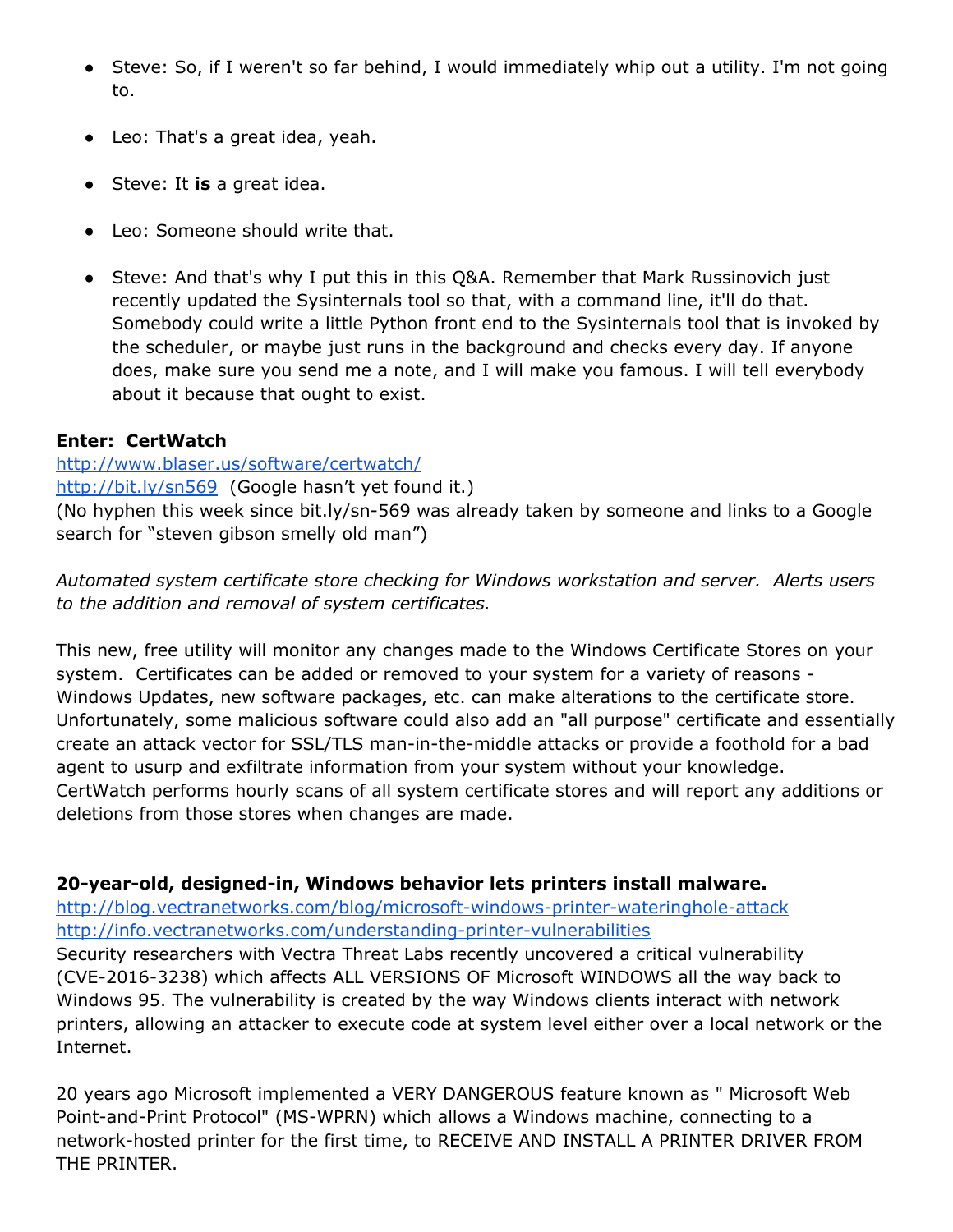What could possibly go wrong????

(I am reminded of the very similar Windows Metafile design mistake Microsoft also made during the same time period.)

*Vectra Networks: <<quote>>*

Most organizations try to apply the principle of least privilege to the devices in their networks. This works pretty well for things like laptops or desktops since the hardware they use doesn't change that often. However printers are a bit different. While they still need drivers, printers need to support virtually any user that wants to connect to them. As end-users move through a build, they naturally want to use the printer closest to them. Mobile users expect to be able to easily connect and use a printer when they come into the office. In addition, most organizations don't standardize on a single printer, and will have multiple models and manufacturers often within a single network.

So instead of having system administrators push all possible printer drivers to all workstations in the network, the solution was to develop a way to deliver the driver to a user device right before the printer is used. And this is where Point-and-Print showed up. This approach stores a shared driver on the printer or print server, and only the users of that printer receive the driver that they need. At first glance, this is a practical and simple solution to driver deployment. The user gets access to the printer driver they need without requiring an administrator  $-$  a nice win-win.

#### The Issue??

The problem is that for this scheme to work nicely from an end-user perspective, an exception was required. Normally, User Account Controls are in place to warn or prevent a user from installing a new driver. To make printing easier, an exception was created to avoid this control. So in the end, we have a mechanism that allows downloading executables from a shared drive, and run them as system on a workstation without generating any warning on the user side. From an attacker perspective, this is almost too good to be true, and of course we had to give it a try.

Researchers at the security firm Vectra Networks discovered that the Windows Print Spooler doesn't authenticate print drivers when installing them from remote locations. That lack of authentication makes it possible for attackers to use several different techniques that deliver maliciously modified drivers instead of the legitimate one provided by the printer maker. The exploit effectively turns printers, printer servers, or potentially any network-connected device masquerading as a printer into an internal drive-by exploit kit that infects machines whenever they connect.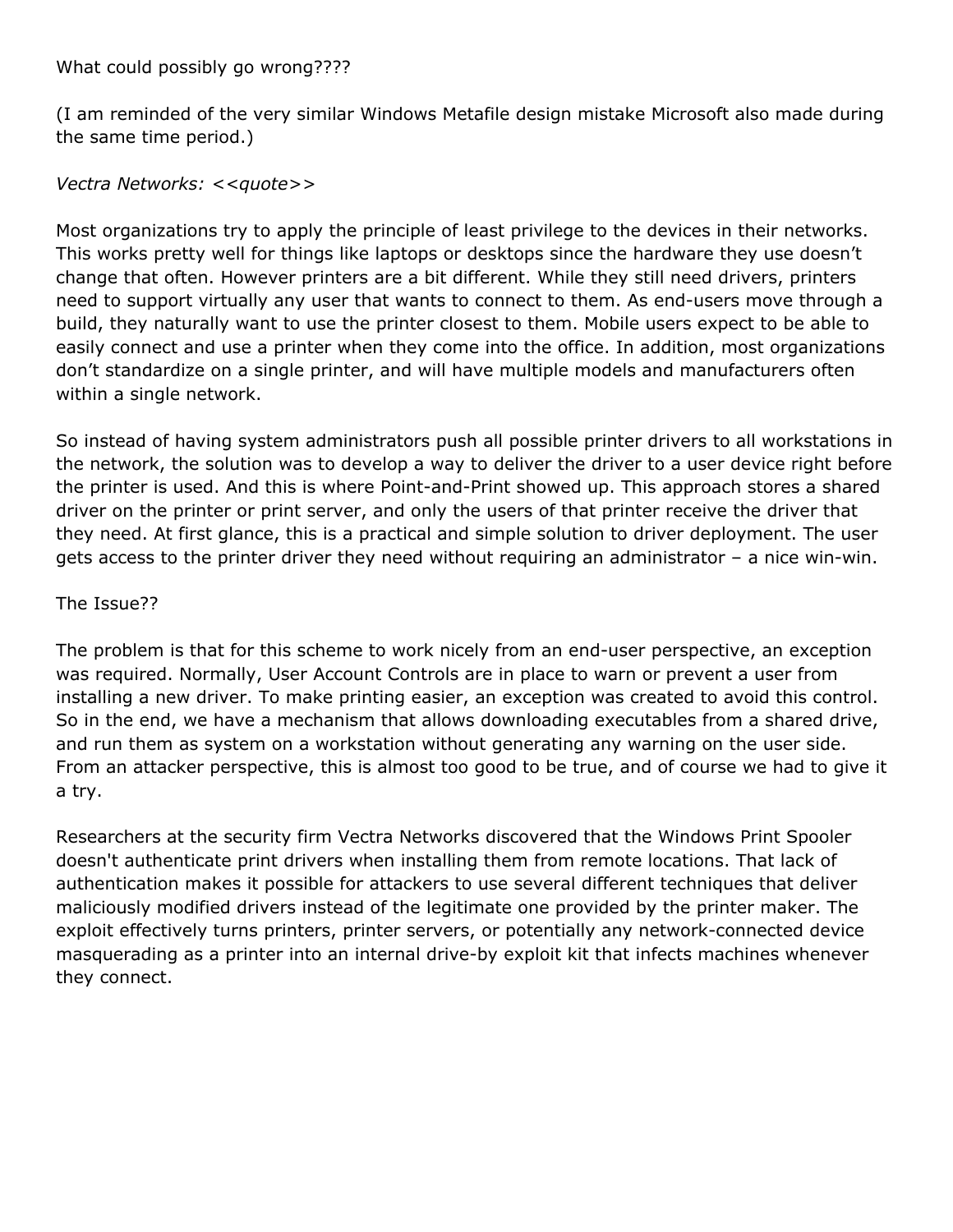#### **But wait... there's more!! Vectra Networks <<paraphasing a bit for emphasis>>**

#### *Infecting Remotely Using Internet Printing Protocol and webPointNPrint*

So far we have constrained ourselves to an internal network where a device was either inserted or infected and used to further infect devices connecting to it. Internet printing protocol (IPP) and webpointNprint allow us to extend this issue outside the intranet to the internet. IPP allows for the same mechanism to load drivers from remote, in this case very remote, printers. This can be done with following piece of code from the MS print server....

So… this was "fixed" last Tuesday. What did Microsoft change? They are UNABLE TO CHANGE this behavior without crucially and critically breaking current roaming laptop transparent printer driver installation... So they've added a confirmation dialog. (And we've seen how well those work with, for example, not upgrading to Windows 10.)

It's also possible to disable "Point-and-Print."

#### **Surprising flaw found in Juniper router OS:**

<https://kb.juniper.net/InfoCenter/index?page=content&id=JSA10755&actp=search> Title: "2016-07 Security Bulletin: Junos: Self-signed certificate with spoofed trusted Issuer CN accepted as valid (CVE-2016-1280)"

Products Affected:

• This issue can affect any product or platform running Junos OS

Problem:

• Junos OS runs PKId for certificate validation. When a peer device presents a self-signed certificate as its end entity certificate with its issuer name matching one of the valid CA certificates enrolled in Junos, the peer certificate validation is skipped and the peer certificate is treated as valid. This may allow an attacker to generate a specially crafted self-signed certificate and bypass certificate validation.

#### **Errata:**

- David Redekop (and several others) correct my mistatement
	- O SG300's are not iOS (though iOS command-like)

#### **Miscellany**

#### **"Three Dumb Routers" ...or... ONE SuperSmart Router!**

Ubiquity EdgeRouter X \$50, 5-separate interfaces, w/power supply UPdate the firmware!

Packet switching rate (~500 Mbits)

"Normal Router" is a two-interface NAT connected to a multiport hub or switch. One the LAN side it has a single LOGICAL interface and five to eight physical interfaces.

A "super smart" router has separate network logical interface for every physical interface.

No OpenVPN support… but PPTP and IPsec are both natively supported.

But, everything else is there! (And anyone could run OpenVPN on a Raspberry PI.)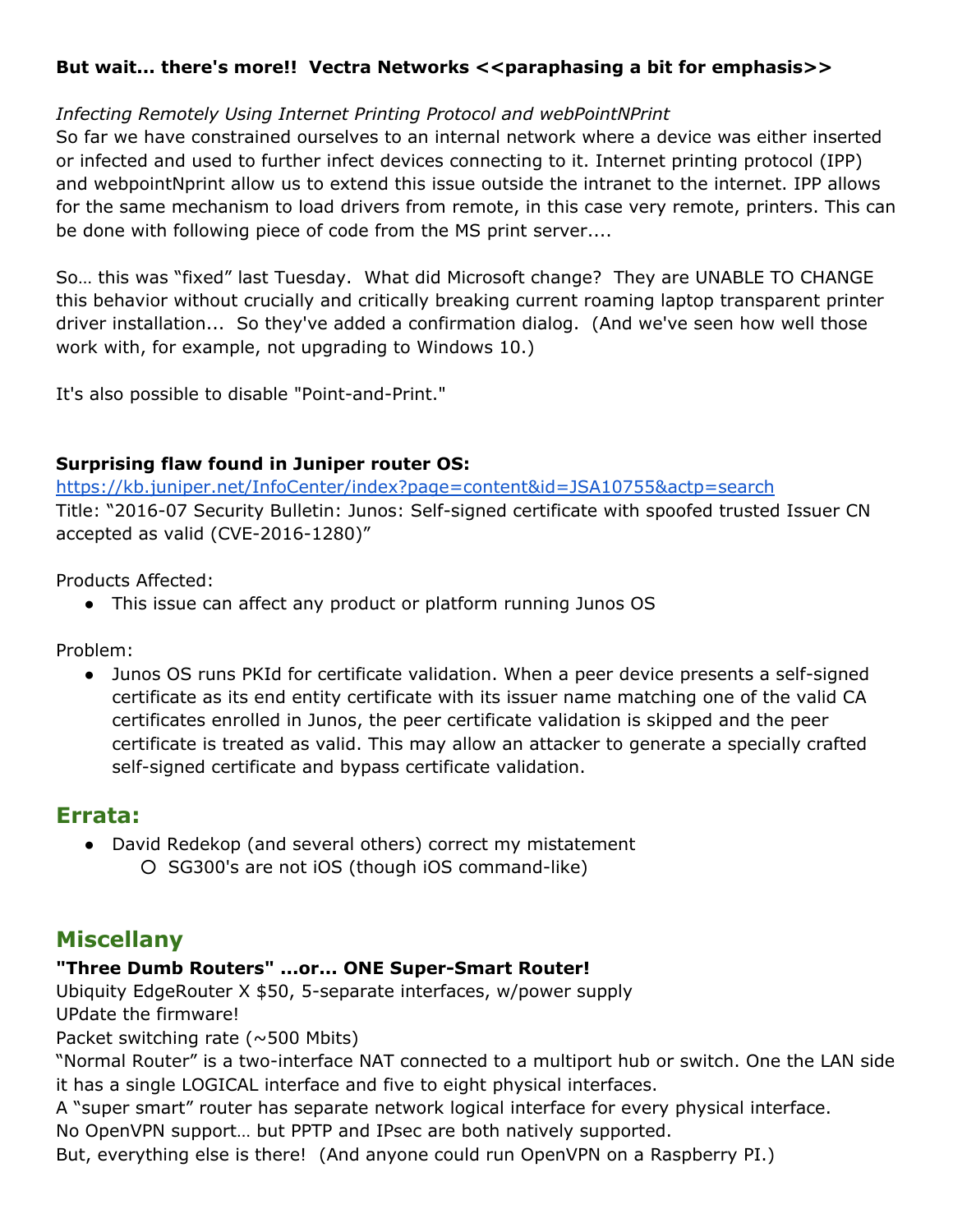#### **Finished "The Endless North Road"**

- I did enjoy it, but it was quite long.
- Now returning to Jack Campbell's Lost Fleet series
- Four books "Beyond the Frontier"

#### **StarTrek premiered in 1966 (when I was 11 years old) and is celebrating it's 50th anniversary.**

As Popular Science's coverage put it: "Netflix users worldwide will be able to boldly binge where few have ever binged before. By the end of the year, 727 episodes of all previous Star Trek series will be available worldwide, on Netflix, for streaming.

CBS's much-anticipated new Star Trek TV series, slated for January, will make new episodes available for streaming on Netflix within 24 hours of their debut -- but NOT for viewers in the U.S. and Canada. U.S. viewers will need to go through CBS and Canadian viewers through "Crackle" until the episodes eventually appear on Netflix.

#### **Mr.Robot? Hmmmm....**

I hope we soon spend less time inside Elliot's disturbed head and get back to some fun hacking and bringing down Our Evil Corporate Overlords.

Michael Cunningham / @mikecunning

Did you notice the QR code in Elliot's journal actually works and goes to some goofy site? <http://www.conficturaindustries.com/>

http://www.theverge.com/2016/7/14/12187768/gr-code-mr-robot-confictura-industries-usa

#### **This Week in Puzzles / iOS / Android / Steam**

"klocki" by Maciej Targoni (\$1) <http://appsto.re/us/nOU4bb.i> <http://klockigame.com/>

Subject: "The future of Hook" / Maciej:

Maciej: I'm thinking constantly about expanding it, but I think I will just go with a new game. The main design idea was to add new game mechanics continually, to maximize "AHA!" moments. At this stage there is not that much interesting things to add. And I don't want to stretch play time just for a sake of it. Game has to be fun from the beginning to the end.

Steve: There is another way to look at it, though... which I will try to explain: Once someone has acquired a new skill or understanding, it can be fun to simply use that new skill, for at least a awhile, even if nothing further is being learned. It can just be a pleasant diversion to solve the puzzle even if nothing more is being learned about the puzzle. Just "working the machine" and accomplishing is enough.

Perhaps the best example is the enduring popularity of crossword puzzles or sodoku. The people who enjoy them are perhaps getting a bit better at them over time, but the pleasure is just in using their brain to work out this particular solution... which always changes.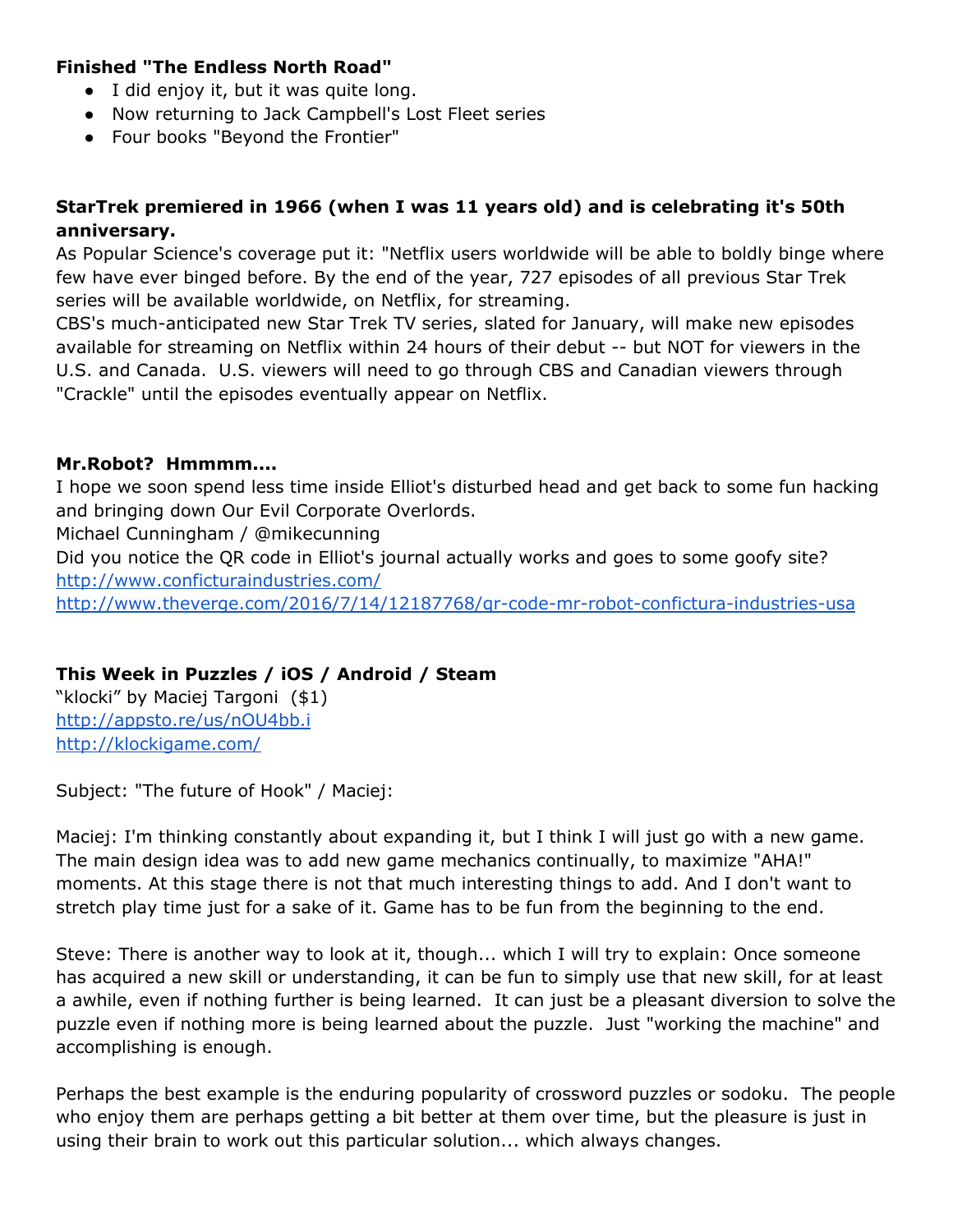I wondered whether it would be possible to create a "Hook Level Generator" which is capable of endlessly creating Hook levels... by itself? That could be a 'Hook Pro" or "Hook Ultimate" for \$4.99 which people could play and play and play... just for the pure pleasure of solving different Hook puzzles.

Maciej: Its my second "serious" game, so I think I can do better :)

I will stay within puzzle genre and keep exploring it, looking for unique ideas. And my design will keep on going in the direction you are calling a "sweet spot" - slow progress, relaxing, no timer, no rush, no 3-star award system :)

#### **HSF: Common side effects are morning headache and groggy hangover.**

- Half dose (750mg) has resolved that for everyone and is still effective.
- I tried half of both and it was still effective.
- Unfortunately I keep adding links to suppliers, and each one sells out: Amazon, iHerb, Swanson, Vitamin Shoppe, Drugstore.com & eVitamins -- all sold out.
- Source Naturals caught completely off guard.
- PLEASE do not use another. ONLY that one will work.

#### **SpinRite**

Monday, 9:26am / Emett Speer / @BotEmett

I also wanted to add that I am an owner of SpinRite 6.

I was trying to get my last company to purchase a corporate SpinRite 6 license (by purchasing four licenses) for use on the many PC's they own. I demonstrated its abilities by using it to recover a dead RAID 6 array for a customer who was in a panic to get their data back. The company and customer where grateful that I was able to fully recover the full system with no data lost, but they didn't get SpinRite for our PC's.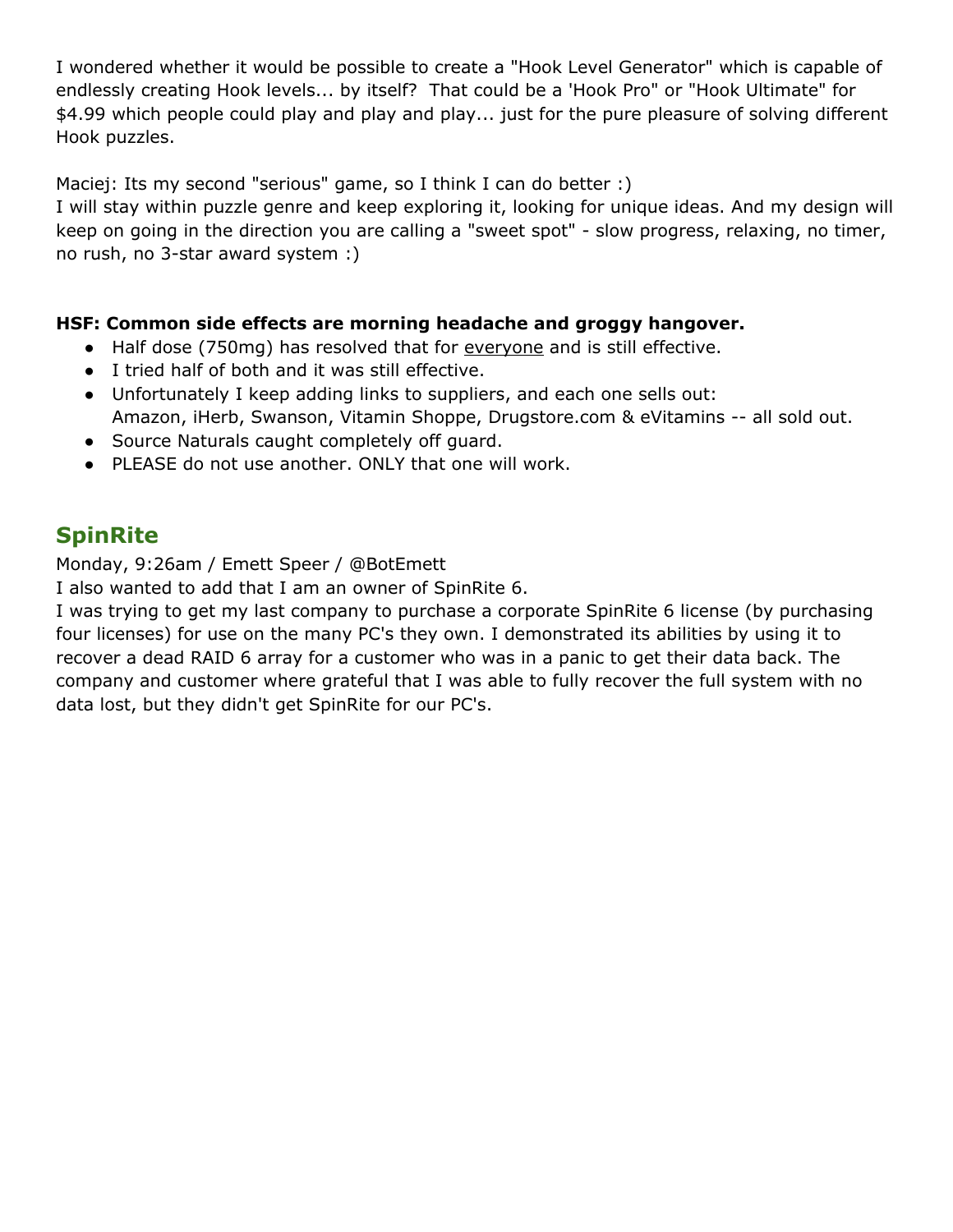## Messenger -- FaceBook Messenger Abuse Reporting & Secure Storage Management

#### **"Franking" Nonrepudiatable message signing.**

- Any participant in a secret conversation may voluntarily notify Facebook of abusive content they receive. Facebook uses such reports to identify users who violate Facebook's terms of service. The ability to report abuse does not relax the privacy guarantees inherent in the end-to-end encryption of Secret Conversations. Facebook will never have access to plaintext messages unless one participant in a secret conversation voluntarily reports the conversation.
- The sender of any message must incorporate a "franking tag" which is appended to and encrypted in the message.
- No recipient of a message will display any message without a valid "franking tag" which is validated upon receipt.
- Sender generates a nonce which is (a) appended to the message being sent and (b) keys an HMAC256 of the entire concatenation.
- The 256-bit HMAC output is the "franking tag" for the message.
- Sender destroys the nonce after using it, then the message and the franking tag is forward to Facebook for forwarding to the recipient.
- When Facebook receives the message + franking tag, it uses a secret Facebook key to key another HMAC256 consisting of the concatenation of the franking tag with the "conversation context" (the sender and recipient identitiers and a timestamp). This creates a "Reporting Tag".
- The Reporting Tag, the Franking Tag and the message are then all sent to the recipient.
- Upon receiving report of abuse, the recipient returns the:
	- Full decrypted message plaintext.
	- Reporting Tag, the Nonce appended to the end of the plaintext
	- The conversation context.
- Face recomputes the original franking tag, then using its Facebook key, recomputes the Reporting tag. Only if \*everything\* is true: the endpoint user identifiers, the "when" timestamp, and the unaltered message content, will everything match... and there is no way the sender can claim that they didn't send what they sent, when they sent it.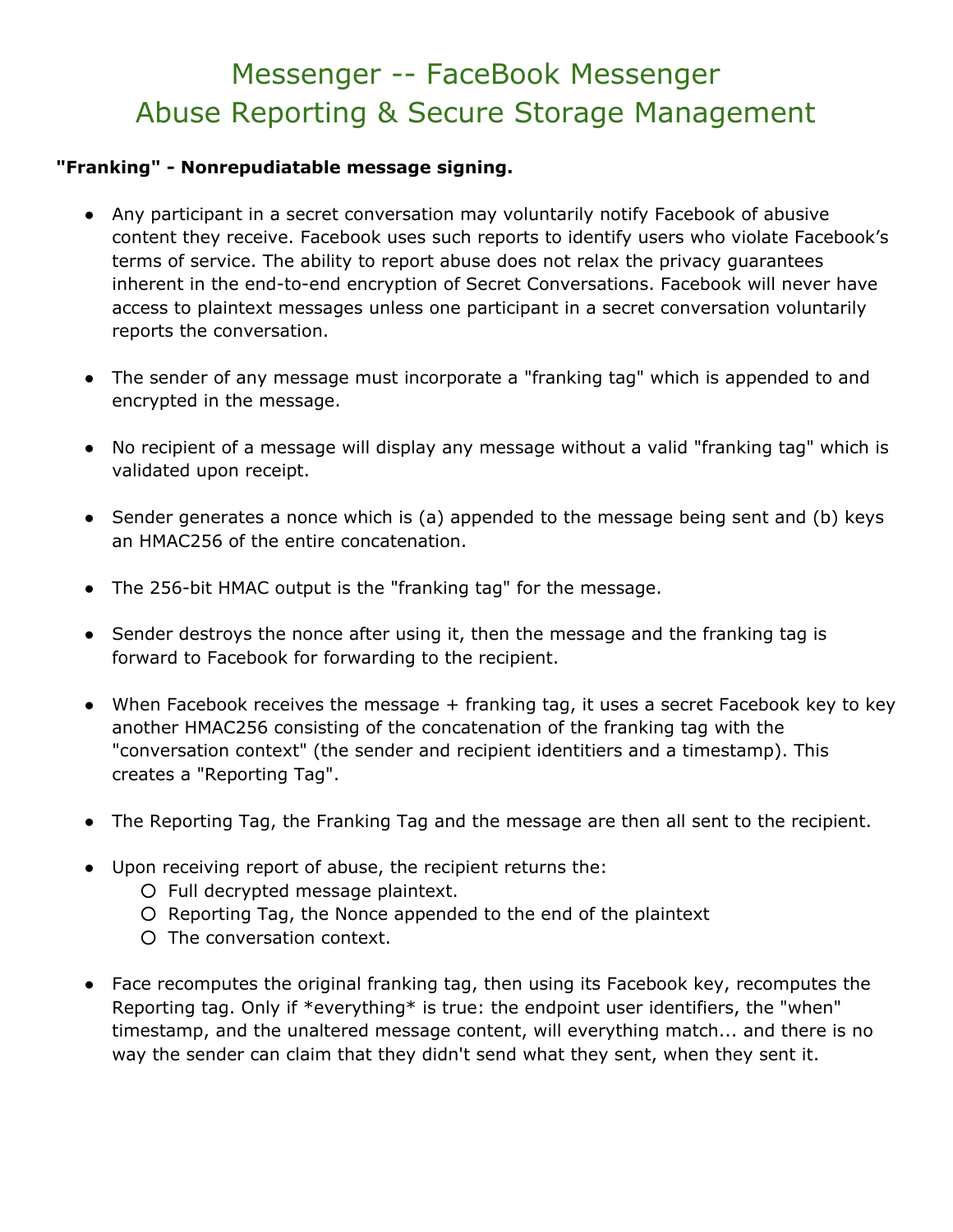#### **Secret Conversation Secure Storage**

- Secret Conversations plaintext messages are stored permanently only on the devices that participate in each conversation.
- Plaintext messages are protected using on-device symmetric-key encryption and optional Disappearing Messages functionality.
- On-device encryption ensures that messages stored permanently on a particular device are only accessible while a user is authenticated to Facebook.
- The operational requirements are:
	- Messenger allows users to switch Facebook accounts.
	- While a second user is logged in to a particular device, messages of the first user are not accessible.
	- However, when the first user returns to the same device they will find their messages intact.
- To achieve these requirements, clients employ two encryption keys: Local Key and Remote Key.
- Both these keys are used for AES-GCM encryption.
- Local Key is generated on-device and never leaves the device it was generated on. It is used to encrypt plaintext messages before these are stored permanently on a device.
- Remote Key is a long-term, user-specific key held on Facebook and delivered to the device when a user authenticates. The Remote Key is used to encrypt the Local Key in local storage. When Messenger switches accounts, the device persists an encrypted version of the Local Key and erases Remote Key.
- Upon successful reauthentication, the device obtains Remote Key from Facebook, uses it to decrypt the Local Key and regain access to messages.

#### **Disappearing Messages Feature:**

- Disappearing Messages ensures that messages are no longer visible within a selected time after they are sent or received.
- Disappearing Messages incorporate a timeout which is added to the message data structure before serialization and encryption.
- Both devices honor and automatically hide messages that specify a timeout once the timeout has elapsed.
- However, the actual physical deletion of message plaintext from local storage does not occur immediately, but does occurs shortly after each message has expired, in order to enable abuse reporting in the interim.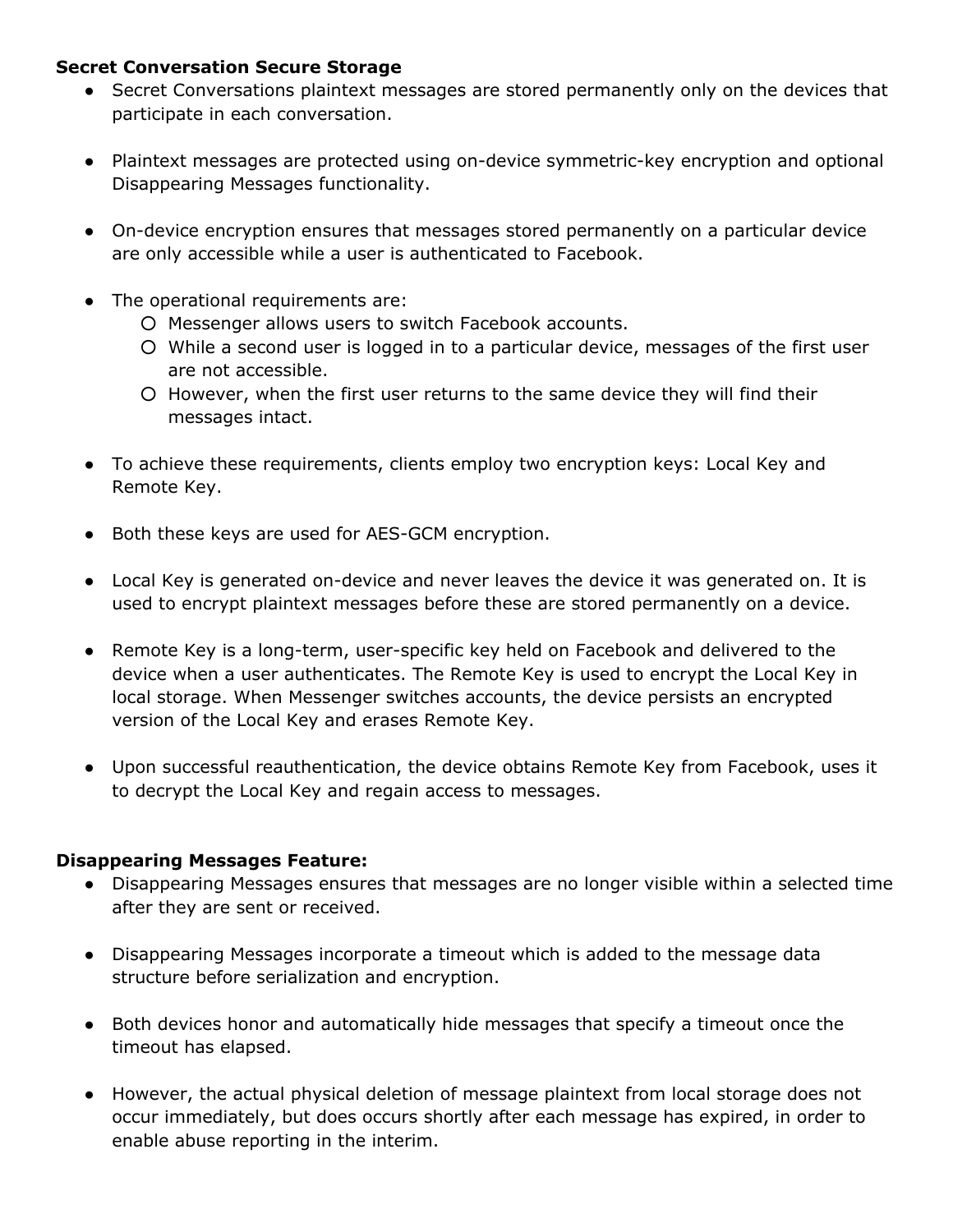# **CryptoDrop**

CryptoDrop: Researchers develop a way to stop ransomware http://www.cise.ufl.edu/~traynor/papers/scaife-icdcs16.pdf

Goal: Develop an early warning system for ransomware

- Identify three primary indicators suited to detect malicious file changes.
- Perform the most extensive analysis of encrypting ransomware to date.

#### Indicators:

#### *File Type Changes:*

- Files of known types have well-known structures, especially in their headers at the top of the file.
- The "file" utility is a popular program for determining file type. The default "magic" database library contains hundreds of file type signatures, ranging from specific programs ("Microsoft Word 2007+") to general content ("Unicode text, UTF-7"). They use this tool to track the file type both before and after a file is written. If this type changes, they can infer that some transformation has occurred.

#### *Similarity Measurement:*

- Strong encryption should produce output that provides no information about the plaintext content. They assume that the output of ransomware-encrypted user data is completely dissimilar to its original content.
- The use of similarity-preserving hash functions (sdhash). These hashes differ from traditional hash functions because they contain some information about the source file in their output. Through measuring the similarity of two versions of the same file, they gain information about dissimilarity.
- $\bullet$  http://roussev.net/sdhash/tutorial/03-quick.html
- sdhash outputs a "comparison metric" 0-100 for the similarity of two files.
- Given the similarity hash of the previous version of a file, a comparison with the hash of the encrypted version of that file should yield no match, since the ciphertext should be indistinguishable from random data.

#### *Shannon Entropy*

- This one is quite straightforward (though compression would fool it).
- Either encrypted \*or\* compressed files would be expected to have very HIGH entropy.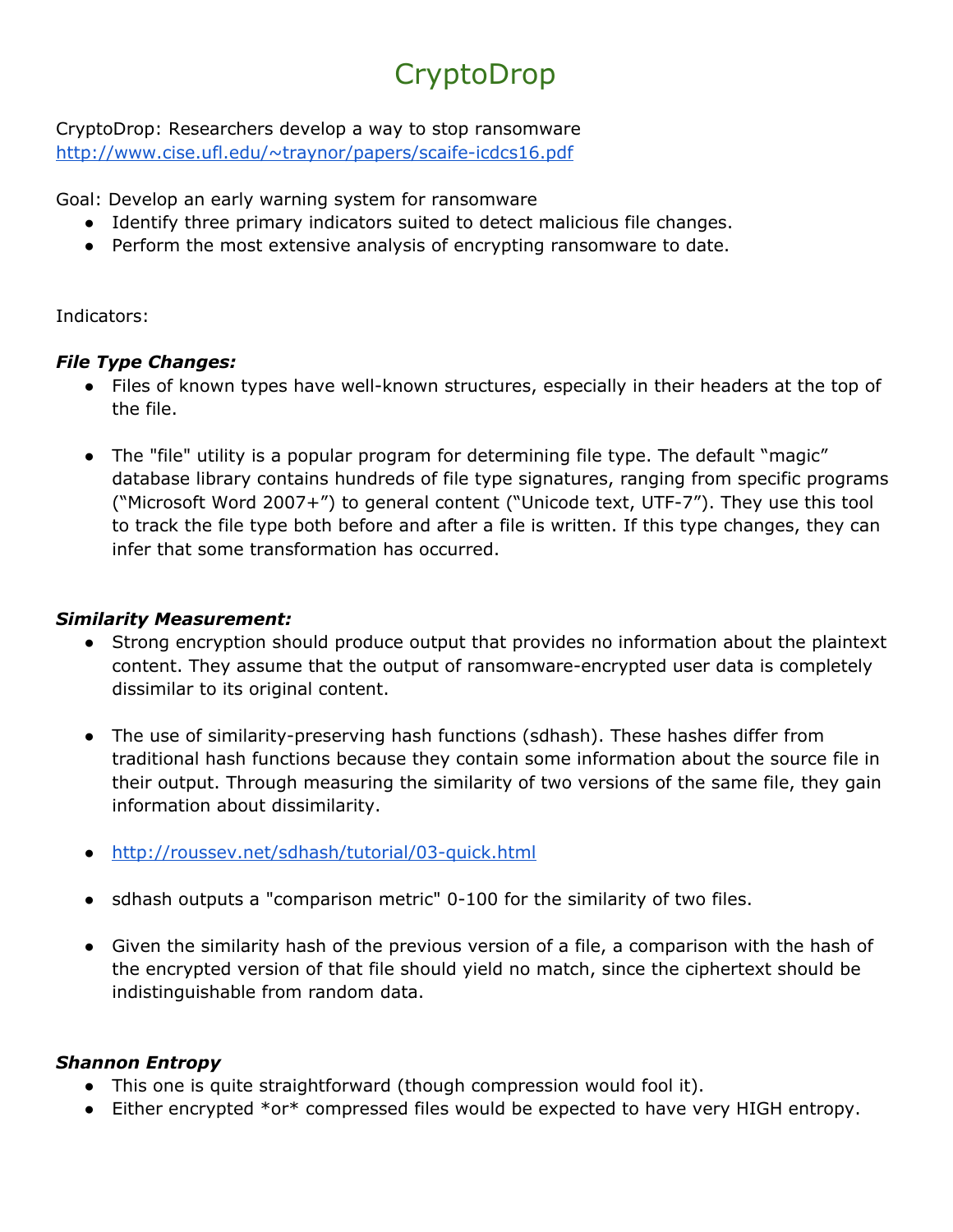#### **Testing in the lab:**

- We obtained 2,663 malware samples from VirusTotal using ransomware-related search terms and known variant names.
- We confirm in this data that there is a relative lack of diversity within each family's behavior. In both the TeslaCrypt and CTB-Locker families, which consist of over half of the working samples we obtained, two or fewer samples showed behaviors beyond their families' primary behavior class. The greatest diversity was found in the Filecoder and CryptoLocker families, though these two family names are often used as generic ransomware detection names.
- Due to the homogeneous nature of the behavior in each sample, our data shows that CryptoDrop remains robust against many forms of encrypting ransomware despite low counts of usable samples in some families. Because our study covered nearly four times the number of families of the previous study and there was little diversity within families, there was little need to collect additional samples.
- CryptoDrop detected the behavior of all 492 widely differing samples, quickly protecting the majority of victim's data with as few as zero files encrypted before detection. This result highlights the required actions of ransomware, and the effectiveness of our indicators at detecting this type of malware. Below, we discuss the ability of our system to protect user data and the effectiveness of union indication.
- File Format attack frequency: ○ PDF, ODT, DOCX, PPTX, TXT, MOV, ZIP, MD...

False Positives:

- While CryptoDrop is effective at quickly detecting ransomware, we note that any evaluation of its real-world utility must also include a discussion on incorrect detection of benign activity. False positive analysis for a system such as CryptoDrop is challenging since its analysis requires changes to be made to a user's protected documents. Techniques used in static malware analysis works (e.g., providing a set of known-good binaries alongside bad ones) will not work since CryptoDrop does not analyze binaries for malicious traits. Likewise, techniques used in dynamic malware analysis (e.g., passively observing benign activity on a system and running the detector on it later) will not work since CryptoDrop needs to measure the user's documents before and after each change. Below, we discuss the results of our experiments with benign programs and show that our system remains robust.
- We evaluated thirty common Windows applications on the same virtual machine configuration used to test malware samples and found only ONE false positive. That false positive, 7-zip, was expected, as it reads a large number of disparate files and generates high entropy output (similar to ransomware).